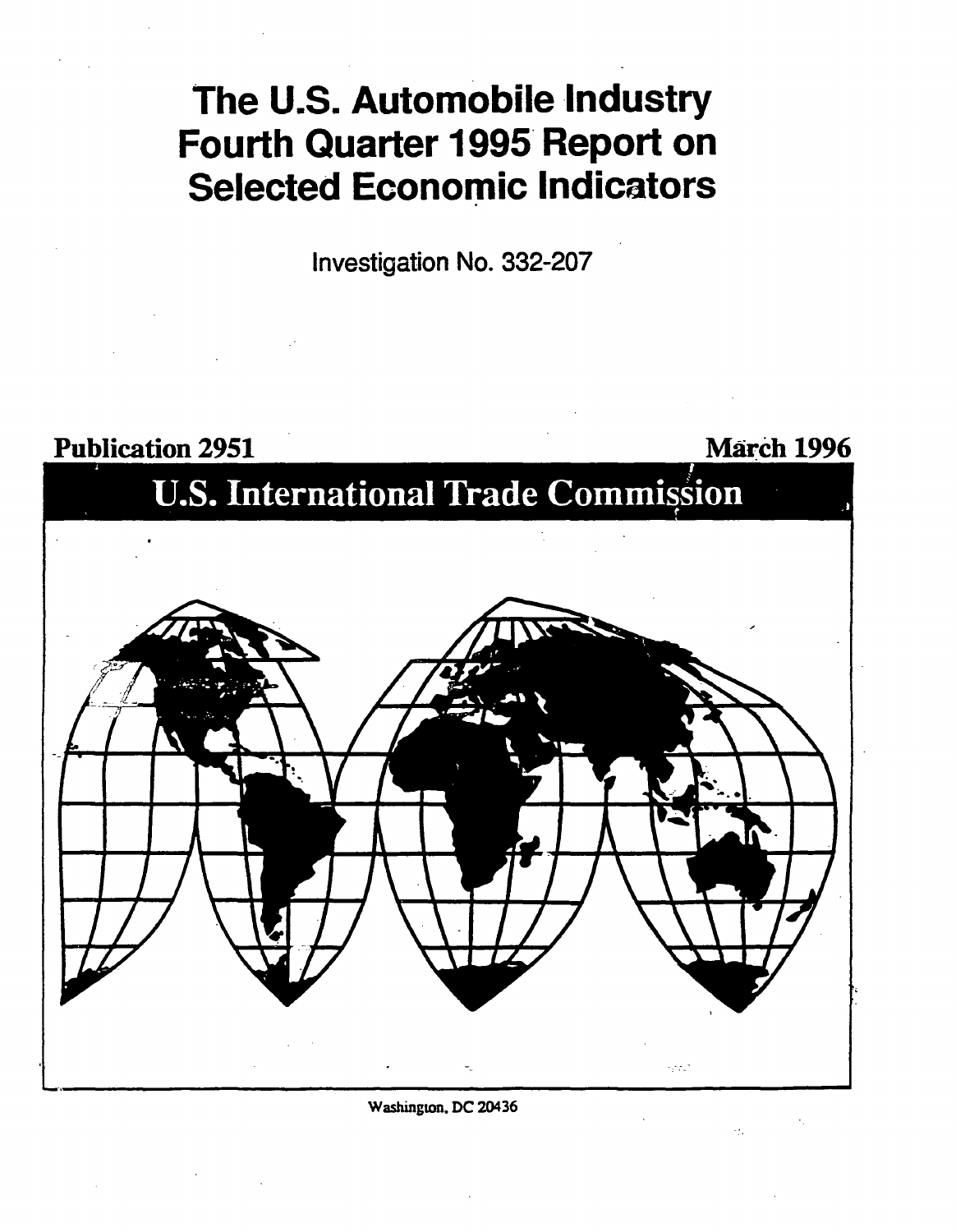## U.S. International Trade Commission

### **COMMISSIONERS**

Peter S. Watson, Chairman Janet A. Nuzum, Vice Chairman David B. Rohr Don E. Newquist Carol T. Crawford Lynn M. Bragg

> Robert A. Rogowsky Director of Operations

Vern Simpson Director of Industries

This *report was* prepared principally by

Cynthia Payne

Services. Electronics. and Transportation Division

Address all communications to Secretary to the Commission United States International Trade Commission Washington, DC 20436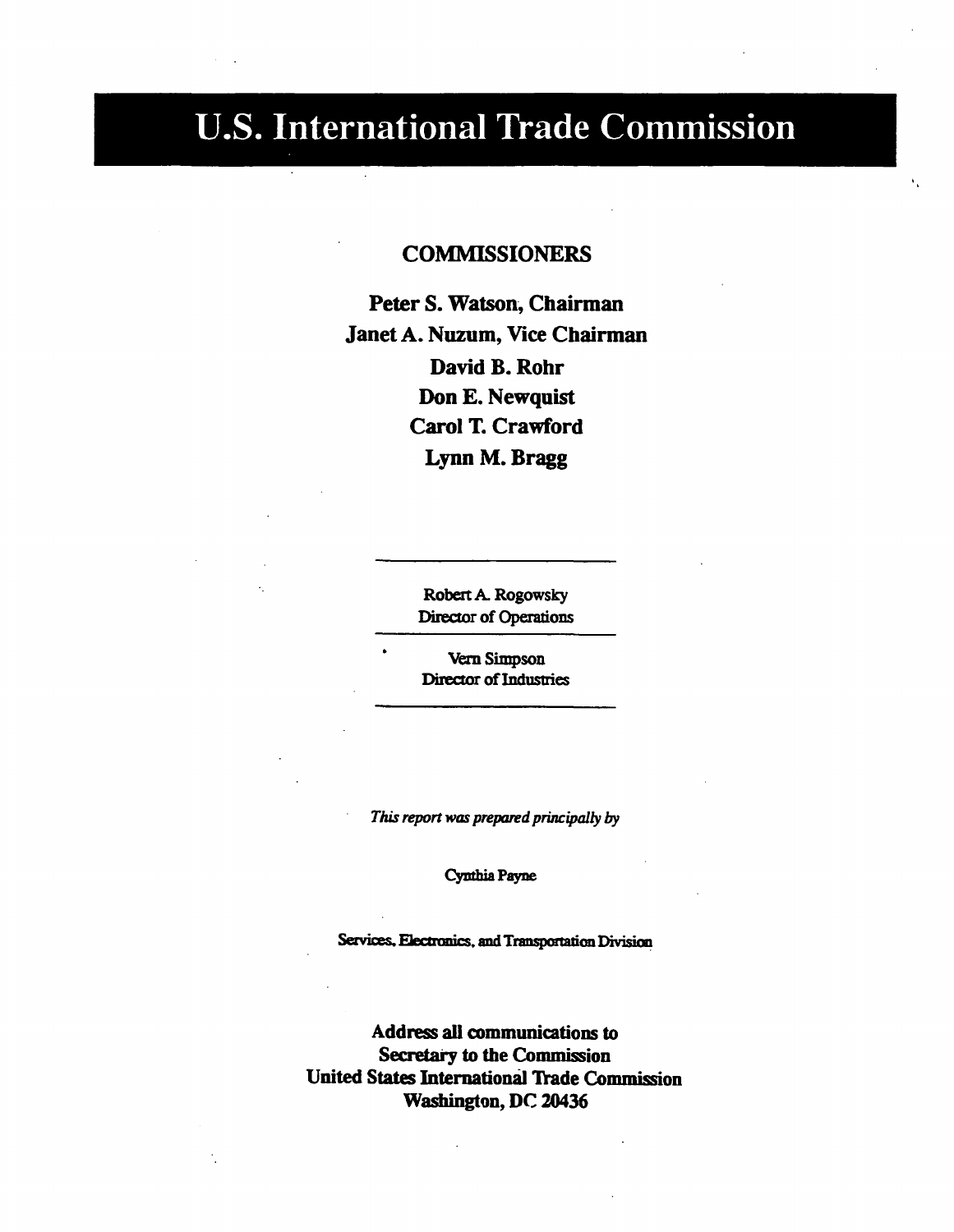# U.S. International Trade Commission

Washington. DC 20436

# The U.S. Automobile Industry Fourth Quarter 1995 Report on , Selected Economic Indicators



Publication 2951 March 1996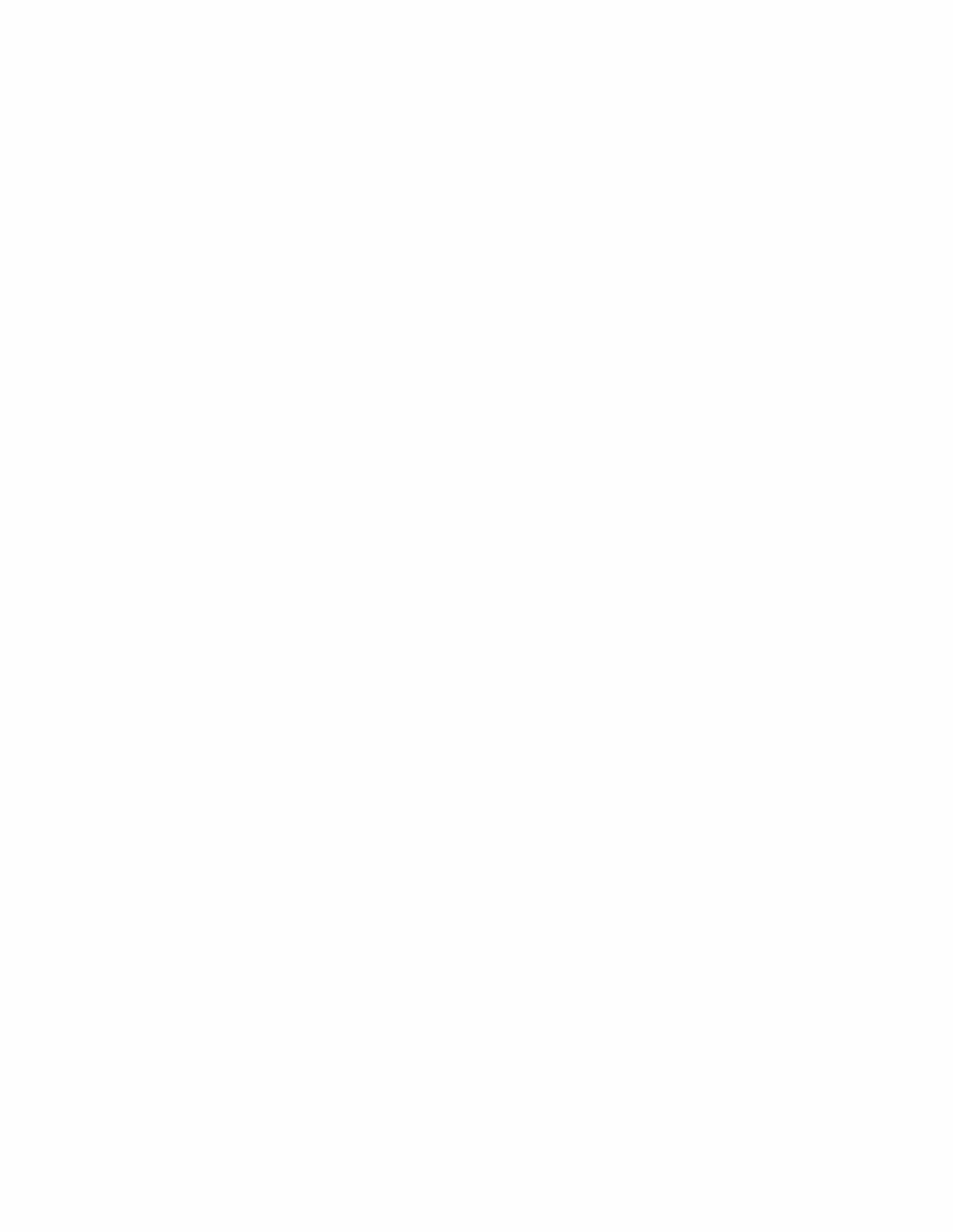#### PREFACE

In November 1980, the U.S. International Trade Commission, under section 201 of the Trade Act of 1974, determined that certain motor vehicles and certain chassis and bodies therefore were not being imported into the United States in such increased quantities as to be a substantial cause of serious injury, or threat thereof, to the domestic industry producing articles like or directly competitive with the imported articles (inv. No. TA-201-44). In December 1980, the Subcommittee on Trade, Committee on Ways and Means of the U.S. House of Representatives requested that the Commission provide it with monthly data on U.S. automobile imports, sales, production, and prices. In late December 1980, the Commission instituted inv. No. 332-121, U.S. Automobile Industry Monthly Report on Selected Economic Indicators. The request by the Subcommittee for monthly data on the automobile industry was renewed four times between 1981-85, with the final request in 1985 (inv. No. 332-207) having no fixed date for termination. On Oct. 17, 1995, the Committee on Ways and Means requested the Commission to change its publication schedule from monthly to quarterly reports, move to annual publication by January 1996, and cease publication of the report by January 1998. --

The report uses trade data compiled from official statistics of the U.S. Department of Commerce. Sales and production data and quarterly financial results for U.S.-owned automakers are derived from *Automotive News.* The U.S. Department of Labor provides employment and consumer and producer price data.

i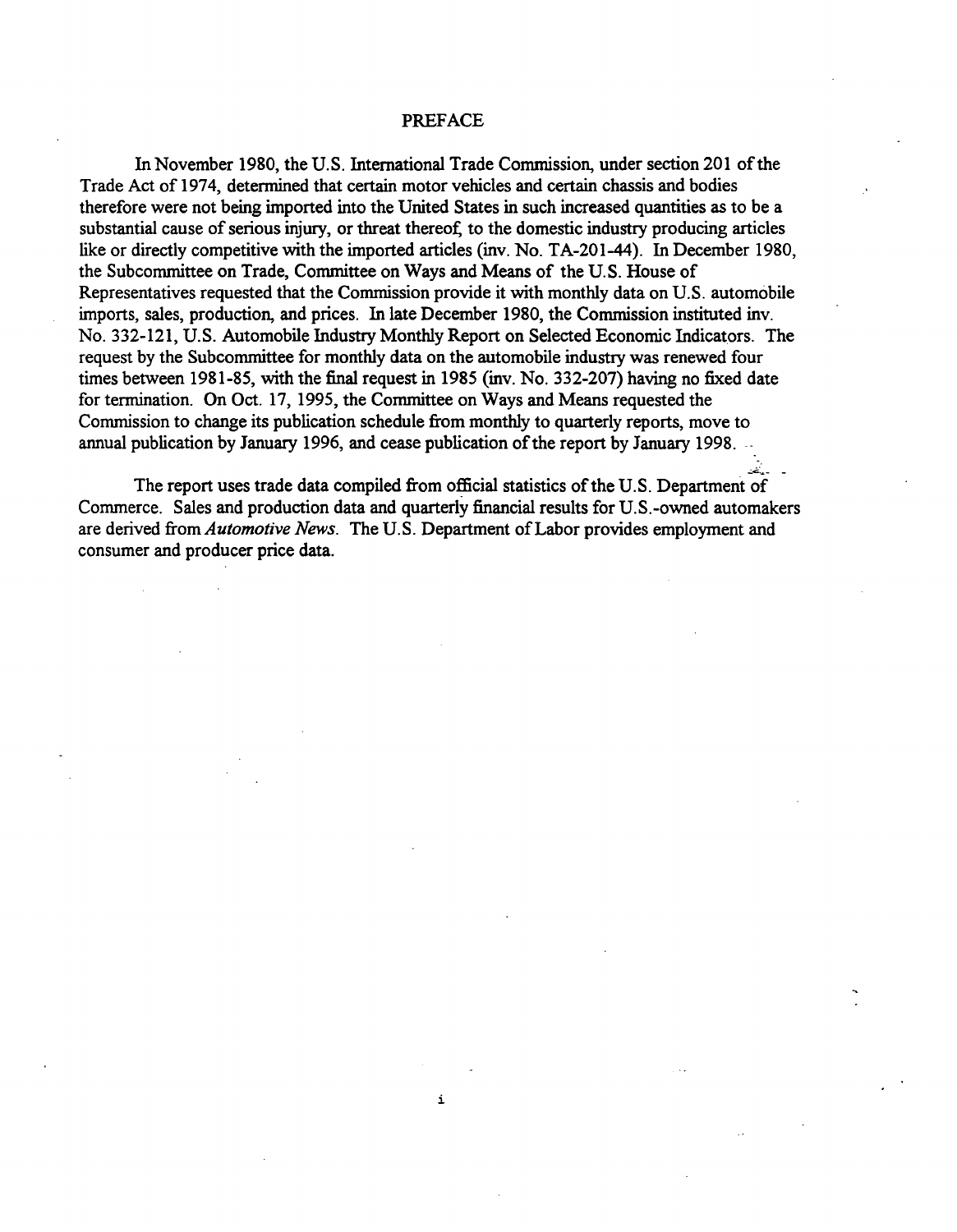$\frac{d\mathbf{r}}{d\mathbf{r}} = \frac{1}{2} \left[ \frac{d\mathbf{r}}{d\mathbf{r}} \right] \label{eq:1}$ 

 $\mathcal{O}(\mathcal{O}_\mathcal{O})$  . The  $\mathcal{O}(\mathcal{O}_\mathcal{O})$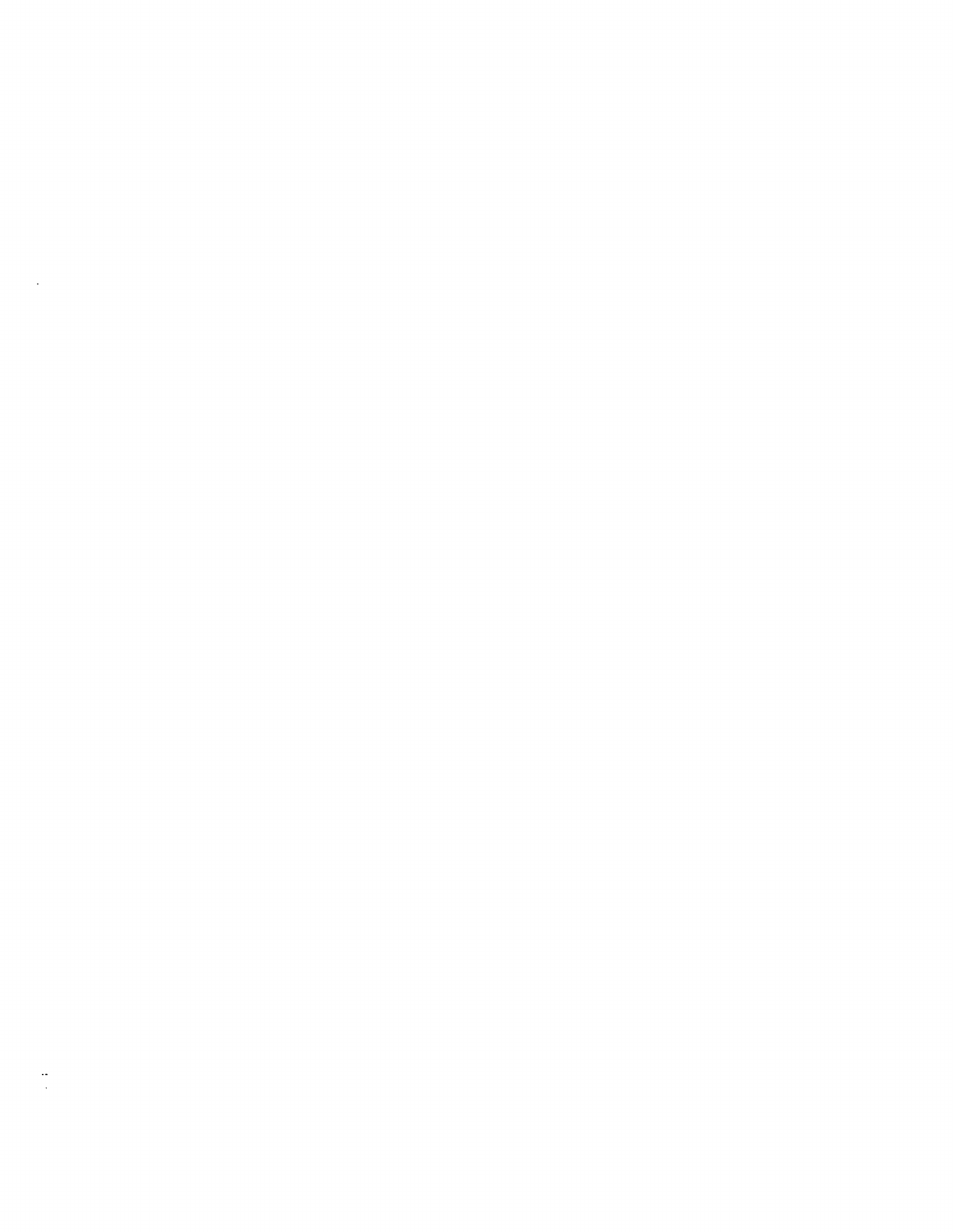### CONTENTS

|    |                                                                                                                                                       | Page           |
|----|-------------------------------------------------------------------------------------------------------------------------------------------------------|----------------|
|    |                                                                                                                                                       |                |
|    | <b>Tables</b>                                                                                                                                         |                |
|    | 1. New passenger automobiles: U.S. retail sales of domestic production,                                                                               |                |
|    | production, and employment, by specified periods, 1994 and 1995                                                                                       |                |
|    | 2. New passenger automobiles: U.S. imports, by principal sources and                                                                                  |                |
|    |                                                                                                                                                       | $\overline{2}$ |
|    | 3. Lightweight automobile trucks and bodies and cab/chassis for lightweight<br>automobile trucks: U.S. imports, by principal sources and by specified |                |
|    |                                                                                                                                                       | 3              |
|    | 4. New passenger automobiles: U.S. exports of domestic merchandise, by                                                                                |                |
|    |                                                                                                                                                       |                |
| 5. | Lightweight automobile trucks and bodies and cab/chassis for lightweight                                                                              |                |
|    | automobile trucks: U.S. exports of domestic merchandise, by principal                                                                                 |                |
|    | markets and by specified periods, 1994 and 1995                                                                                                       | 5              |
| 6. | New passenger automobiles: Sales of domestic and imported passenger                                                                                   |                |
|    | automobiles and sales of imported passenger automobiles as a percent                                                                                  |                |
|    | of total U.S. sales, by specified periods, 1994 and 1995                                                                                              | 6              |
|    | 7. New passenger automobiles: Average price indexes, by specified periods, 1994                                                                       | 7              |
| 8. | Sales and profits (loss) on major U.S. automobile manufacturers' operations,                                                                          |                |
|    |                                                                                                                                                       | 7              |

 $\ddotsc$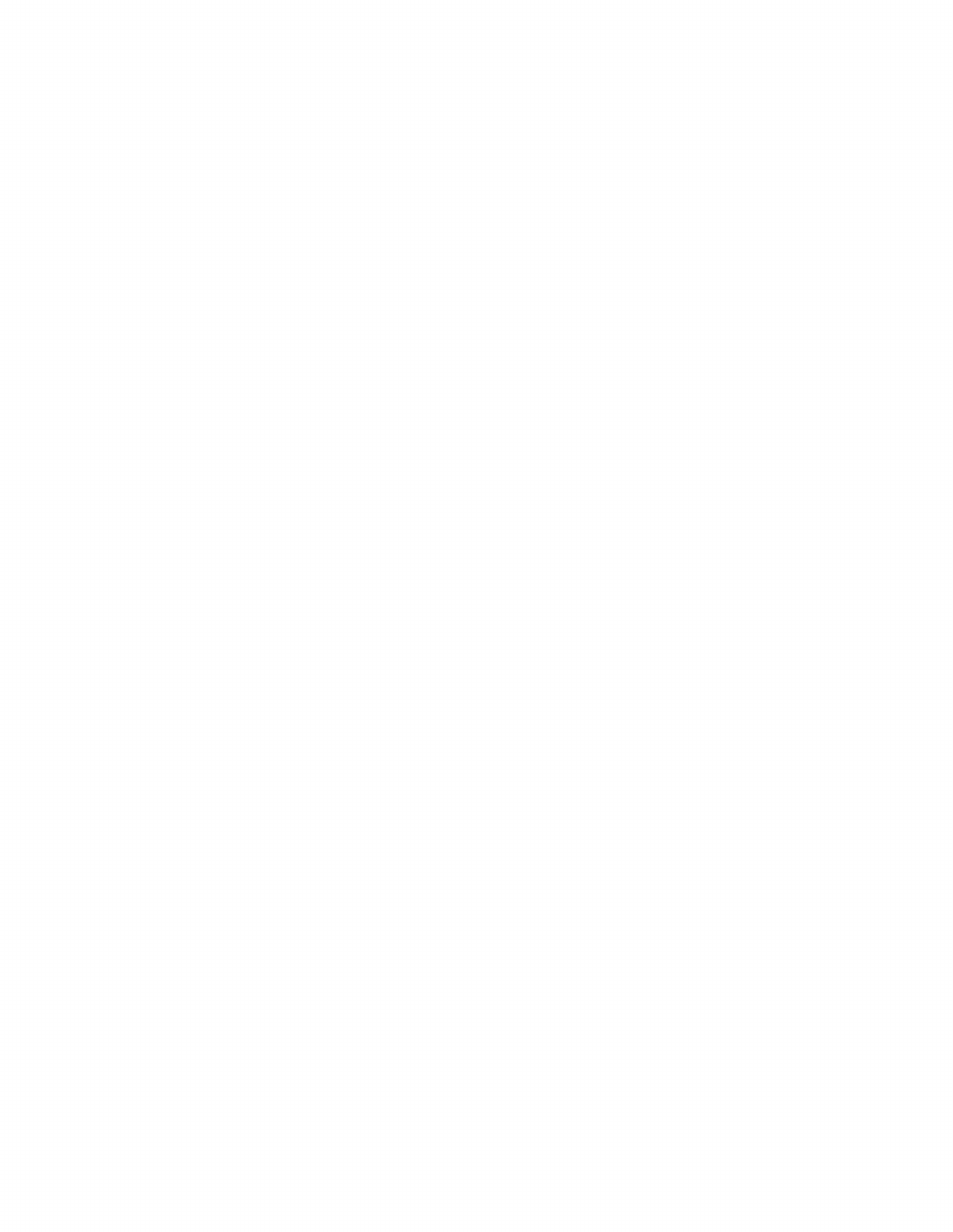New passenger automobiles: U.S. retail sales of domestic production, production, and employment, by specified periods, 1994 and 1995

| (In thousands of units; thousands of employees) |               |          |            |          |        |  |  |  |
|-------------------------------------------------|---------------|----------|------------|----------|--------|--|--|--|
|                                                 | <u> 1995 </u> |          |            | 1994     |        |  |  |  |
|                                                 | July-         | $Oct. -$ | Jan.-      | $Oct. -$ | Jan.-  |  |  |  |
| Item                                            | Sept.         | Dec.     | Dec.       | Dec.     | Dec.   |  |  |  |
|                                                 |               |          |            |          |        |  |  |  |
| Retail sales of domestic                        |               |          |            |          |        |  |  |  |
| production $\ldots \ldots \ldots \ldots$        | 1,816         | 1,666    | 7,024      | 1,708    | 7,182  |  |  |  |
|                                                 | 1,754         | 1,534    | 6,333      | 1,650    | 6,606  |  |  |  |
| Employment: <sup>1</sup>                        |               |          |            |          |        |  |  |  |
| Total employees $2 \ldots \ldots \ldots$        | 929           | 932      | $(\bm{f})$ | 917      |        |  |  |  |
| Production workers <sup>2</sup>                 | 724           | 731      | (*/        | 712      | $\sim$ |  |  |  |

<sup>1</sup> Employment data are for SIC 371 (motor vehicles and motor vehicle equipment). . .:.C:;o.- .,..

<sup>2</sup> Data are an average of the specified period.

<sup>3</sup>Not applicable.

Source: Production and retail sales, *Automotive News;* and employment, U.S. Department of Labor.

1

 $\hat{\mathcal{L}}$  .  $\hat{\mathcal{L}}$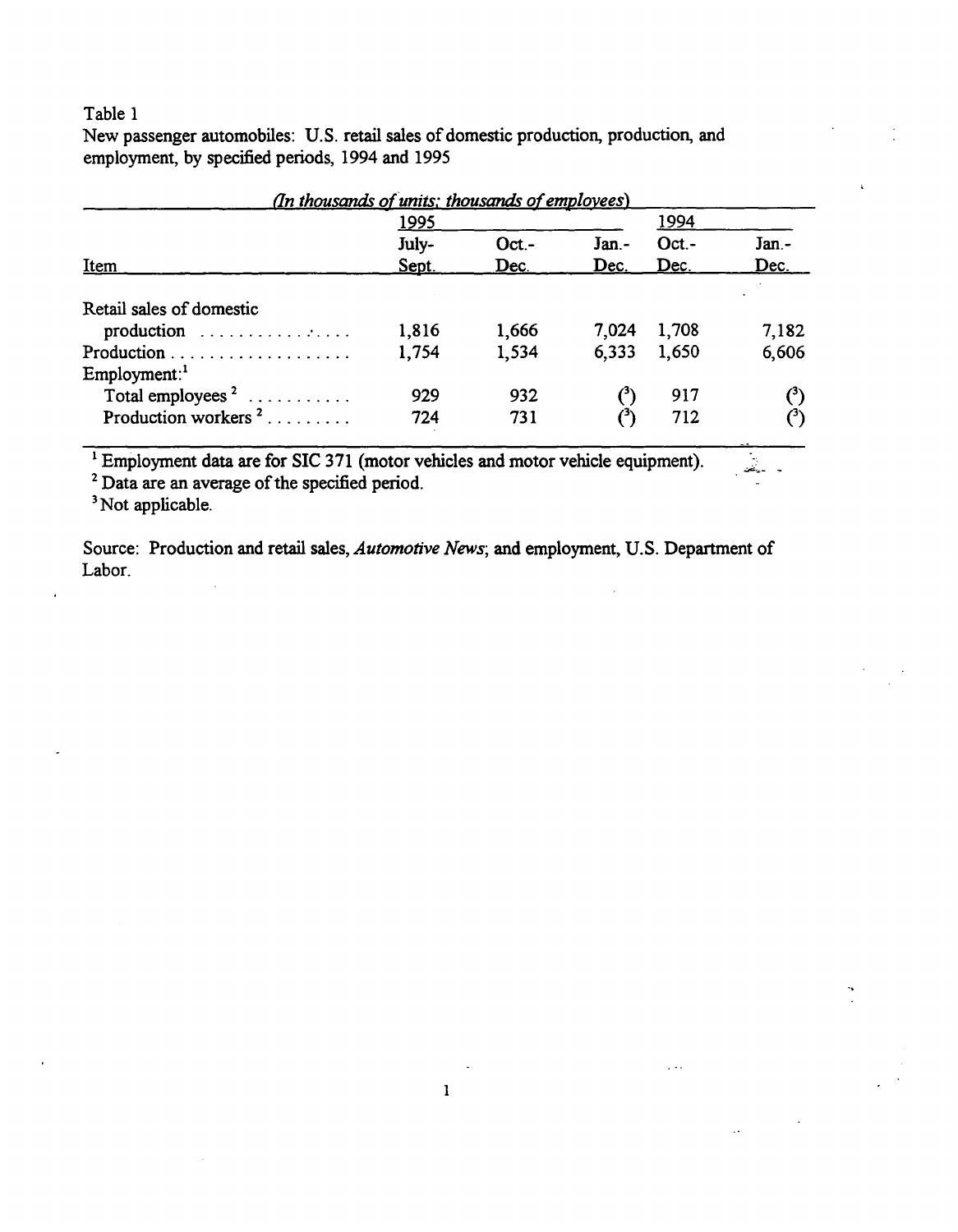$\ddot{\cdot}$ 

New passenger automobiles: US. imports, by principal sources and by specified periods, 1994 and  $1995<sup>1</sup>$ 

|                                                                                                                                       | 1995       |            |                       | 1994                    |            |
|---------------------------------------------------------------------------------------------------------------------------------------|------------|------------|-----------------------|-------------------------|------------|
|                                                                                                                                       | July-      | Oct.-      | Jan.-                 | Oct-                    | Jan.-      |
| <u>Source</u>                                                                                                                         | Sept.      | Dec.       | Dec.                  | Dec.                    | Dec.       |
|                                                                                                                                       |            |            |                       |                         |            |
|                                                                                                                                       |            |            | Quantity (units)      |                         |            |
| Japan                                                                                                                                 | 309,219    | 273,016    | 1,387,193             | 428,575                 | 1,593,169  |
| Canada                                                                                                                                | 348,570    | 441,227    | 1,678,276             | 476,820                 | 1,591,326  |
| Germany                                                                                                                               | 50,253     | 61,158     | 206,892               | 59,190                  | 187,999    |
| Korea, South                                                                                                                          | 53,151     | 37,325     | 216,618               | 51,768                  | 217,962    |
| Sweden $\dots$                                                                                                                        | 10,949     | 21,962     | 82,634                | 25,970                  | 63,867     |
| Mexico<br>.                                                                                                                           | 118,727    | 150,558    | 463,305               | 117,429                 | 360,370    |
| United Kingdom                                                                                                                        | 7,318      | 15,547     | 42,176                | 11,397                  | 28,239     |
| Italy                                                                                                                                 | 175        | 350        | 973                   | 482                     | 1,028      |
| France                                                                                                                                | 14         | 4          | 23                    | 10                      | 60         |
| <b>Brazil</b><br>$\overline{a}$ , $\overline{a}$ , $\overline{a}$ , $\overline{a}$ , $\overline{a}$ , $\overline{a}$ , $\overline{a}$ | 69         | 3          | 114                   | $\overline{\mathbf{3}}$ | 16         |
| All other                                                                                                                             | 8,125      | 10,662     | 35,711                | 12,886                  | 52,978     |
| Total<br>in provincia                                                                                                                 | 908,570    | 1,011,813  | 4,113,917             | 1,184,516               | 4,097,014  |
|                                                                                                                                       |            |            |                       |                         |            |
|                                                                                                                                       |            |            | Value (1,000 dollars) |                         |            |
| Japan                                                                                                                                 | 4,982,365  | 4,420,403  | 21,849,271            | 6,539,382               | 24,279,858 |
| Canada                                                                                                                                | 5,211,862  | 6,593,433  | 24,638,147            | 6,986,226               | 22,515,616 |
| Germany                                                                                                                               | 1,654,033  | 1,906,739  | 6,604,254             | 1,931,665               | 5,776,161  |
| Korea, South                                                                                                                          | 399,661    | 284,734    | 1,655,019             | 366,002                 | 1,470,334  |
| Sweden                                                                                                                                | 242,888    | 480,670    | 1,765,628             | 534,101                 | 1,257,986  |
| Mexico<br>$\sim$                                                                                                                      | 1,497,740  | 1,938,826  | 5,815,045             | 1,348,873               | 3,943,418  |
| <b>United Kingdom</b>                                                                                                                 | 237,062    | 522,363    | 1,415,082             | 400,945                 | 1,011,174  |
| Italy                                                                                                                                 | 12,888     | 25,566     | 67,298                | 30,005                  | 75,884     |
| France                                                                                                                                | 61         | 44         | 211                   | 124                     | 1,110      |
| <b>Brazil</b><br>in de la carte de la                                                                                                 | 1,158      | 58         | 2,230                 | 41                      | 292        |
| All other                                                                                                                             | 136,313    | 207,626    | 713,969               | 262,637                 | 1,034,780  |
| Total<br>.                                                                                                                            | 14,375,997 | 16,380,473 | 64,526,182            | 18,400,000              | 61,366,612 |

<sup>1</sup> Data include imports into Pureto Rico; data do not include automobiles assembled in U.S. foreign trade zones.

Source: Compiled from official statistics of the U.S. Department of Commerce, except as noted.

Note.--Because of rounding, figures may not add to the totals shown.

2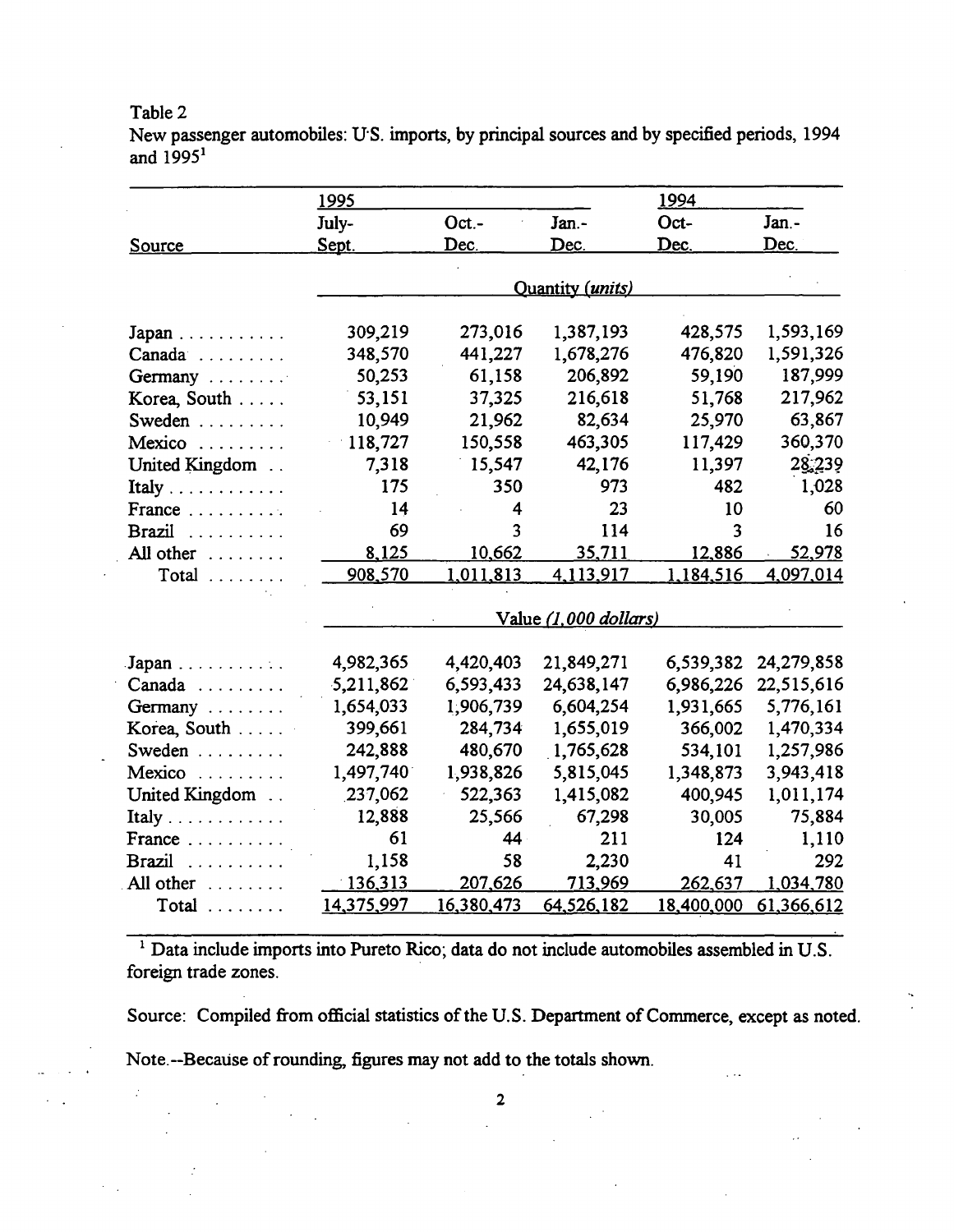Lightweight automobile trucks<sup>1</sup> and bodies and cab/chassis for lightweight automobile trucks: U.S. imports, by principal sources and by specified periods, 1994 and 1995<sup>2</sup>

|                    | <u>1995</u> |           |                                        | 1994      |           |
|--------------------|-------------|-----------|----------------------------------------|-----------|-----------|
|                    | July-       | Oct.-     | Jan.-                                  | Oct.-     | Jan.-     |
| Source             | Sept.       | Dec.      | Dec.                                   | Dec.      | Dec.      |
|                    |             |           | Quantity ( <i>units</i> ) <sup>3</sup> |           |           |
| Japan              | 12,206      | 9,273     | 67,851                                 | 41,984    | 142,426   |
| $Canada \dots$     | 82,183      | 101,948   | 406,968                                | 120,758   | 441,270   |
| Mexico             | 28,970      | 38,703    | 108,790                                | 10,549    | 39,723    |
| All other          | 239         | 219       | 942                                    | 821       | 3,302     |
| Total $\ldots$     | 123,596     | 150,829   | 584,552                                | 174,112   | 626,731   |
|                    |             |           | Value (1,000 dollars)                  |           |           |
| Japan              | 151,302     | 121,916   | 734,745                                | 369,763   | 1,197,111 |
| $Canada \dots$     | 1,302,521   | 1,583,880 | 6,230,355                              | 1,828,632 | 6,284,541 |
| Mexico             | 449,545     | 602,542   | 1,766,082                              | 199,623   | 648,854   |
| All other $\ldots$ | 10,693      | 7,606     | 56,884                                 | 26,449    | 102,961   |
| Total $\ldots$     | 1,914,060   | 2,315,944 | 8,788,066                              | 2,425,467 | 8,233,466 |

 $1$  Defined as not over 10,000 pounds gvw.

<sup>2</sup> Partially estimated, all data include imports into Puerto Rico.

<sup>3</sup> Quantity data include complete trucks and cab/chassis, but exclude bodies.

Source: Compiled from official statistics of the U.S. Department of Commerce, except as noted.

Note.--Because of rounding, figures may not add to the totals shown.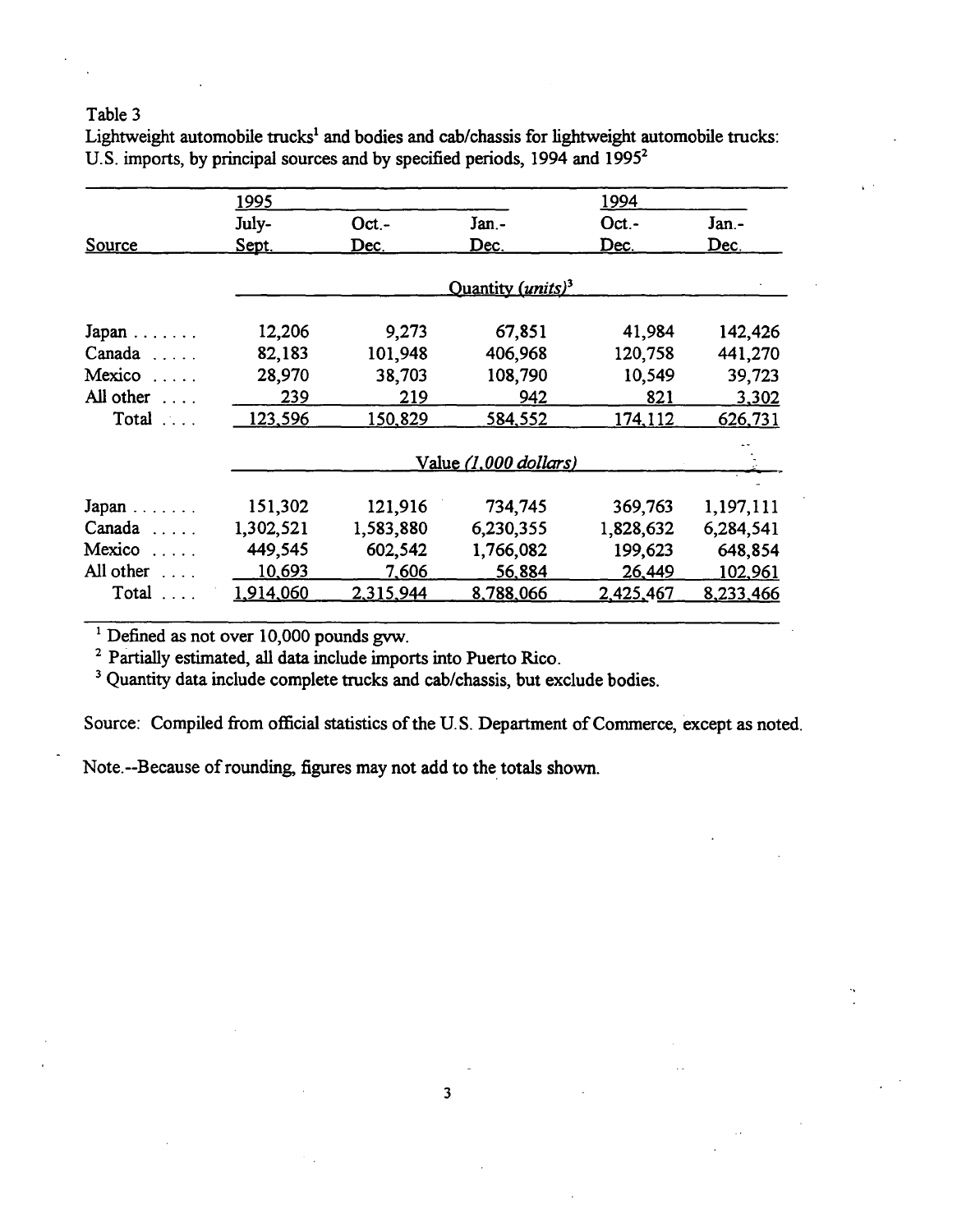New passenger automobiles: U.S. exports of domestic merchandise, by principal markets and by specified periods, 1994 and 1995

|                     | 1995      |           |                       | 1994      |            |
|---------------------|-----------|-----------|-----------------------|-----------|------------|
|                     | July-     | $Oct. -$  | Jan.-                 | $Oct. -$  | Jan.-      |
| Market              | Sept.     | Dec.      | Dec.                  | Dec.      | Dec.       |
|                     |           |           | Quantity (units)      |           |            |
| Canada              | 82,776    | 117,109   | 492,107               | 122,004   | 559,513    |
| $Japan \dots \dots$ | 30,375    | 44,689    | 130,524               | 28,671    | 100,400    |
| All other           | 65,011    | 71,464    | 366,736               | 97,467    | 359,340    |
| Total               | 178,162   | 233,262   | 989,367               | 248,142   | 1,019,258  |
|                     |           |           | Value (1,000 dollars) |           |            |
| Canada              | 1,220,268 | 1,768,285 | 7,197,162             | 1,730,960 | 7,478,401  |
| $Japan \dots \dots$ | 616,374   | 868,788   | 2,527,624             | 508,060   | 1,725,087  |
| All other $\dots$   | 820,073   | 980,978   | 4,526,518             | 1,459,835 | 5,387,627  |
| Total               | 2,656,715 | 3,618,042 | 14,251,305            | 3,698,854 | 14,591,189 |

Source: Compiled from official statistics of the U.S. Department of Commerce.

Note.--Because of rounding, figures may not add to the totals shown.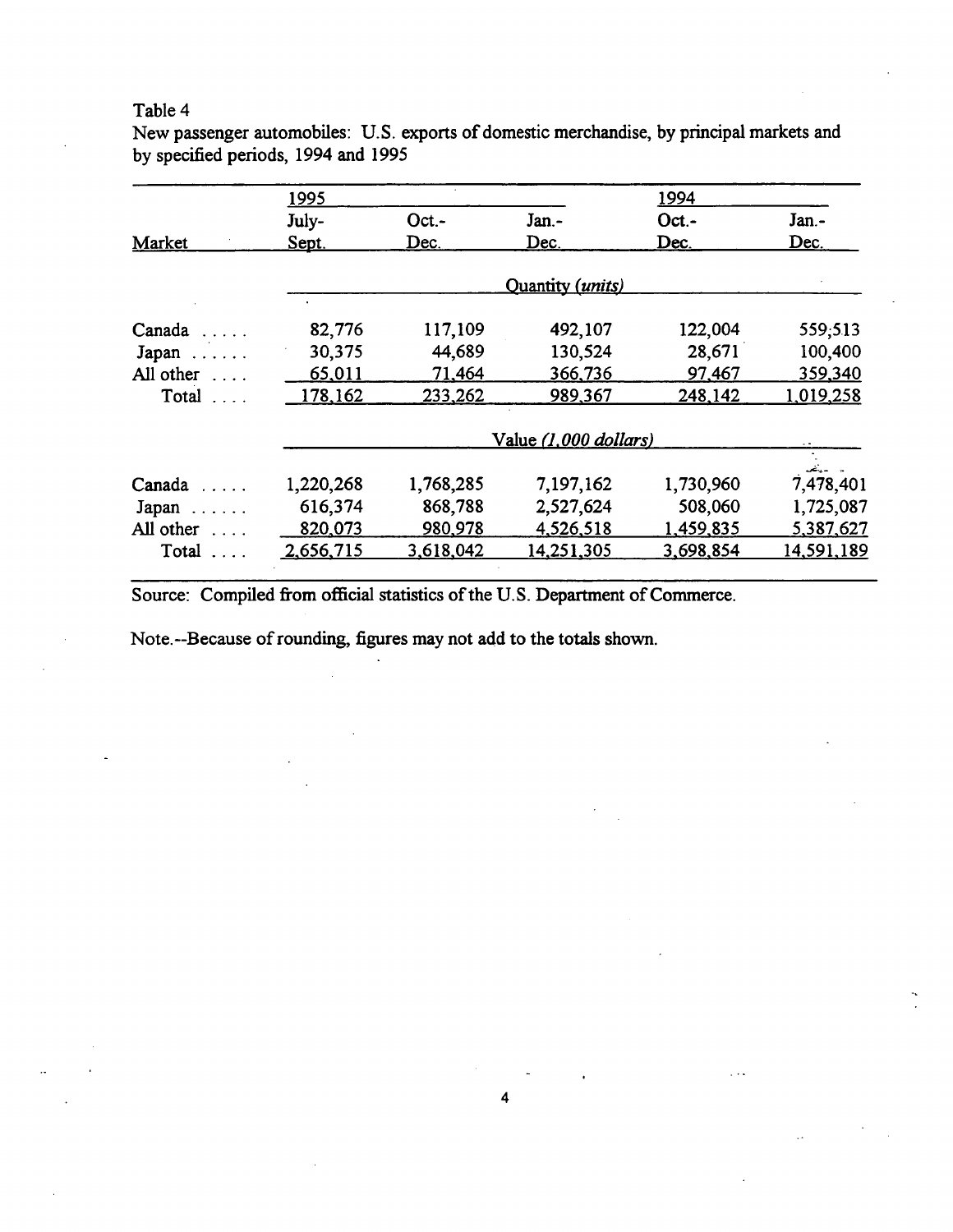Lightweight automobile trucks<sup>1</sup> and bodies and cab/chassis for lightweight automobile trucks: U.S. exports of domestic merchandise, by principal markets and by specified periods, 1994 and 1995<sup>2</sup>

|                   | 1995    |         |                               | 1994    |           |
|-------------------|---------|---------|-------------------------------|---------|-----------|
|                   | July-   | $Oct.-$ | Jan.-                         | $Oct.-$ | Jan.-     |
| Market            | Sept.   | Dec.    | Dec.                          | Dec.    | Dec.      |
|                   |         |         | Quantity (units) <sup>3</sup> |         |           |
|                   |         |         |                               |         |           |
| $Canada \dots$    | 29,354  | 39,578  | 151,357                       | 40,056  | 162,088   |
| All other $\dots$ | 10,274  | 8,524   | 43,272                        | 28,837  | 55,360    |
| $Total \dots$     | 39,629  | 48,102  | 194,629                       | 68,444  | 217,773   |
|                   |         |         | Value (1,000 dollars)         |         |           |
|                   |         |         |                               |         |           |
| $Canada \dots$    | 462,291 | 620,647 | 2,245,688                     | 536,576 | 2,105,804 |
| All other         | 205,480 | 141,144 | 785,764                       | 206,333 | 714,908   |
| Total             | 667,770 | 761,791 | 3,031,452                     | 742,910 | 2,821,672 |

<sup>1</sup> Defined as not over 10,000 pounds gvw.

<sup>2</sup> Partially estimated.

<sup>3</sup> Quantity data include complete trucks and cab/chassis, but exclude bodies.

Source: Compiled from official statistics of the U.S. Department of Commerce, except as noted.

Note.--Because of rounding, figures may not add to the totals shown.

*0*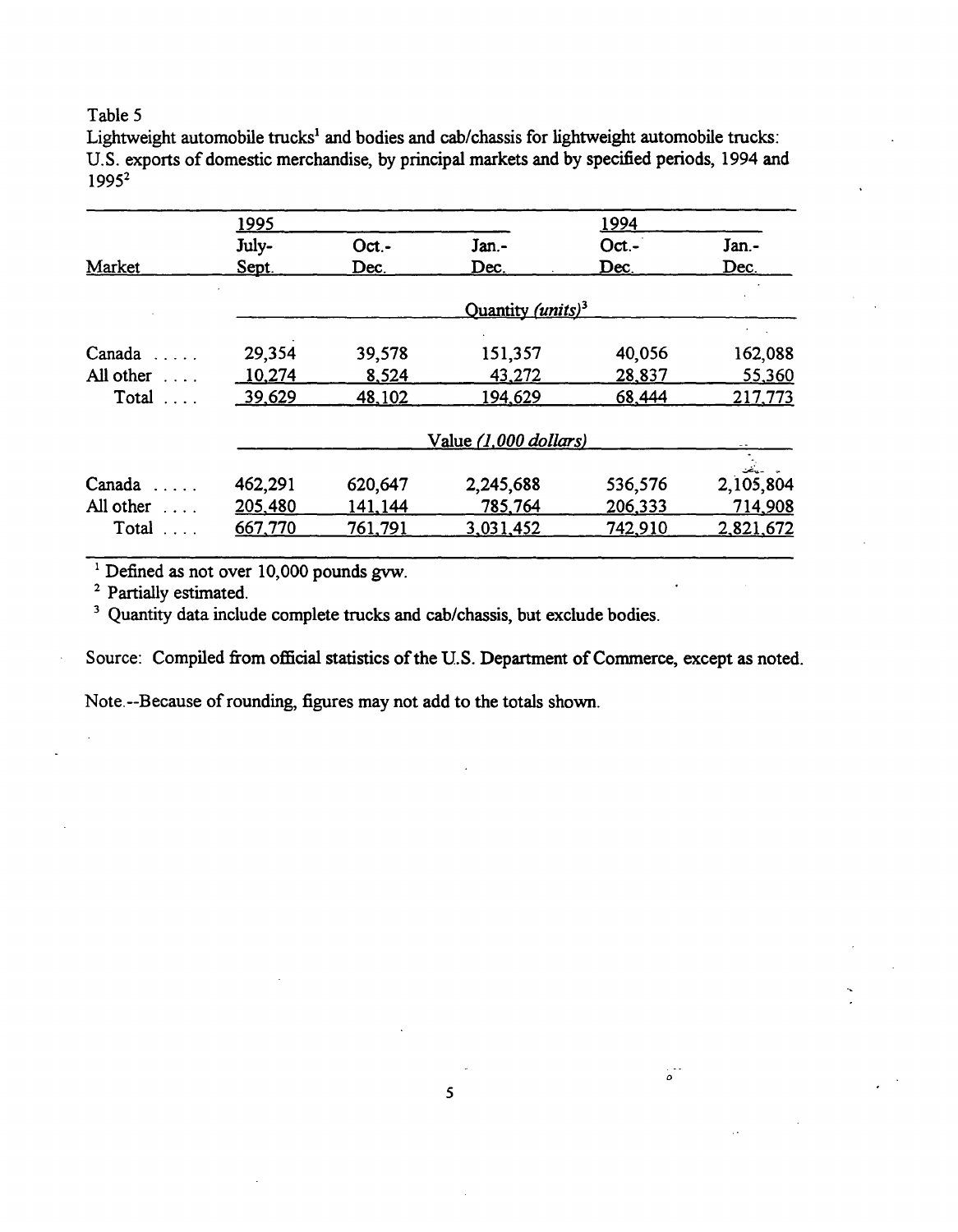$\ddot{\phantom{a}}$ 

New passenger automobiles: Sales of domestic and imported passenger automobiles and sales of imported passenger automobiles as a percent of total U.S. sales, by specified periods, 1994 and 1995 .

|                                                    | Sales of-<br>Domestic<br>automobiles <sup>1</sup> |           | Imported<br>automobiles <sup>2</sup> |                  | Total U.S. sales <sup>1,2</sup> |           | Ratio of<br>import sales<br>to total sales <sup>1,2</sup> |         |
|----------------------------------------------------|---------------------------------------------------|-----------|--------------------------------------|------------------|---------------------------------|-----------|-----------------------------------------------------------|---------|
| Period                                             | 1995                                              | 1994      | 1995                                 | 1994             | 1995                            | 1994      | 1995                                                      | 1994    |
|                                                    |                                                   |           |                                      | Quantity (units) |                                 |           |                                                           | Percent |
| January                                            | 468,400                                           | 484,545   | 113,236                              | 121,910          | 581,636                         | 606,364   | 19.5                                                      | 20.1    |
| February                                           | 523,833                                           | 563,715   | 125,360                              | 135,054          | 649,193                         | 698,769   | 19.3                                                      | 19.3    |
| $Jan.-Feb \dots \dots \dots \dots \dots$           | 992,233                                           | 1,048,089 | 238,598                              | 256,964          | 1,230,831                       | 1,305,053 | 19.4                                                      | 19.7    |
| March                                              | 642,971                                           | 695,170   | 155,674                              | 181,158          | 798,645                         | 876,328   | 19.5                                                      | 20.7    |
| $Jan.-Mar$                                         | 1,635,204                                         | 1,743,246 | 393,202                              | 438,122          | 2,028,406                       | 2,181,368 | 19.4                                                      | 20.1    |
| April                                              | 551,342                                           | 632,267   | 134,626                              | 153,627          | 685,968                         | 785,889   | 19.6                                                      | 19.5    |
|                                                    | 2,186,546                                         | 2,375,521 | 527,829                              | 591,748          | 2,714,375                       | 2,967,269 | 19.4                                                      | .19.9   |
| $\mathbf{May} \dots \dots \dots \dots \dots \dots$ | 660,299                                           | 655,359   | 164,972                              | 159,224          | 825,271                         | 814,583   | 19.9                                                      | 19.5    |
| $Jan.-May \ldots \ldots \ldots$                    | 2,846,845                                         | 3,030,871 | 692,801                              | 750,972          | 3,539,646                       | 3,781,843 | 19.6                                                      | 19.9    |
| June                                               | 687,389                                           | 694,389   | 165,486                              | 176,848          | 852,875                         | 871,631   | 19.4                                                      | 20.3    |
| $Jan.-June \dots \dots \dots \dots$                | 3,534,234                                         | 3,725,654 | 858,287                              | 927,820          | 4,392,521                       | 4,653,474 | 19.5                                                      | 19.4    |
|                                                    | 585,421                                           | 557,344   | 135,955                              | 155,963          | 721,376                         | 713,307   | 18.9                                                      | 21.9    |
| $Jan.-July \ldots \ldots \ldots \ldots$            | 4,119,655                                         | 4,283,005 | 994,242                              | 1,083,640        | 5,113,897                       | 5,366,645 | 19.4                                                      | 20.2    |
| August                                             | 647,970                                           | 596,788   | 158,453                              | 185,514          | 806,423                         | 782,302   | 19.6                                                      | 23.7    |
| $Jan.-Aug \ldots \ldots \ldots$                    | 4,767,625                                         | 4,879,793 | 1,152,695                            | 1,269,154        | 5,920,320                       | 6,148,947 | 19.5                                                      | 20.6    |
| September $\dots\dots\dots\dots$                   | 586,209                                           | 594,050   | 131,999                              | 147,729          | 714,979                         | 741,779   | 18.5                                                      | 19.9    |
| $Jan.-Sept. \ldots \ldots \ldots$                  | 5,353,834                                         | 5,473,843 | 1,284,694                            | 1,416,883        | 6,635,299                       | 6,890,726 | 19.4                                                      | 20.6    |
| $October \dots \dots \dots \dots$                  | 586,209                                           | 597,807   | 115,431                              | 140,268          | 701,640                         | 738,075   | 16.5                                                      | 19.0    |
| $Jan.-Oct. \ldots \ldots \ldots \ldots$            | 5,940,043                                         | 6,071,650 | 1,400,124                            | 1,557,151        | 7,336,939                       | 7,628,801 | 19.1                                                      | 20.4    |
| November                                           | 537,110                                           | 548,748   | 107,432                              | 122,046          | 644,542                         | 671,794   | 16.7                                                      | 18.2    |
| $Jan.-Nov. \ldots \ldots \ldots$                   | 6,477,153                                         | 6,620,398 | 1,507,557                            | 1,679,197        | 7,981,481                       | 8,300,595 | 18.9                                                      | 20.2    |
| December $\dots\dots\dots\dots\dots$               | 542,359                                           | 561,586   | 112,018                              | 130,369          | 654,377                         | 691,955   | 17.1                                                      | 18.8    |
| $Jan.-Dec.$                                        | 7,019,512                                         | 7,181,984 | 1,619,575                            | 1,809,566        | 8,635,858                       | 8,992,550 | 18.8                                                      | 20.1    |

 $\mathcal{L}$ 

I Domestic automobile sales include U.S.-, Canadian- and Mexican-built automobiles sold in the United States. In Register and the United States. In the United States. In the United States. In the United States. In the Unit

Source: **Automotive News.** 

. .

 $\ddot{\cdot}$